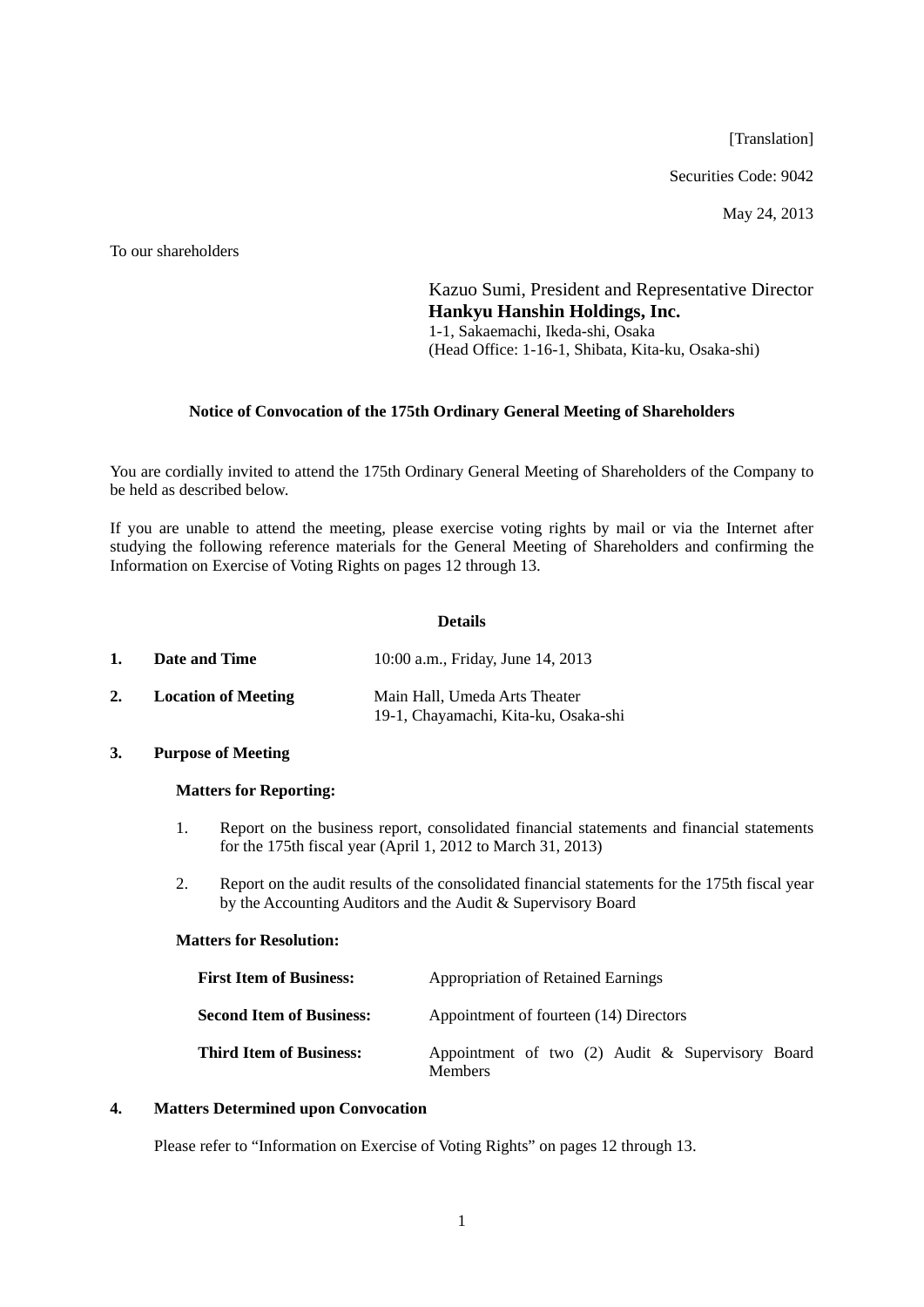- \* If you attend the meeting, please submit the enclosed Voting Rights Exercise Form to the front desk at the venue.
- \* Please understand that if any revisions are required to be made to the matters to be indicated in the business report, consolidated financial statements, financial statements and reference materials for the General Meeting of Shareholders, the revisions will be posted on our website (http://holdings.hankyu-hanshin.co.jp/ir/).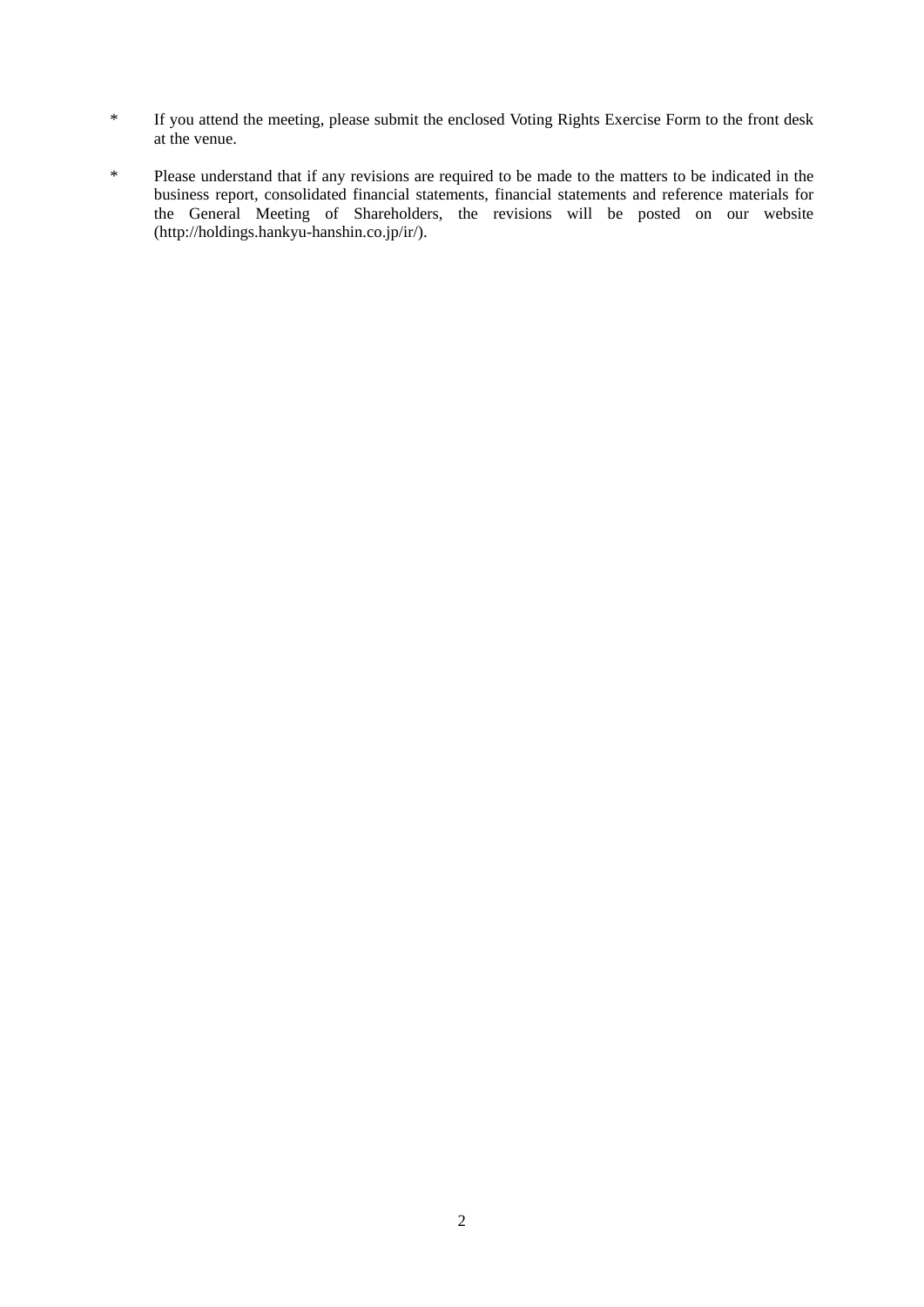## **Reference Materials for General Meeting of Shareholders**

#### **Items of Business and Reference Matters**

### **First Item of Business: Appropriation of Retained Earnings**

Our group intends to improve the competitiveness of each core business led under the initiative of key companies that fall under the Company's responsibility to perform group management, and endeavors to demonstrate the comprehensive strength of the group through collaboration between core businesses.

Our basic policy for share dividends is to make efforts to strengthen our management base and financial position and distribute constant dividends. In order to maintain a balance between improving our core businesses and strengthening our financial position and to continue distributing constant dividends, the Company wishes to appropriate final dividends for the current fiscal year as follows:

(1) Matters relating to, and total amount of, dividend property to be allotted to the shareholders:

5 yen per share of common stock of the Company, totaling 6,333,554,520 yen

(2) Date that the dividend of retained earnings becomes effective:

June 17, 2013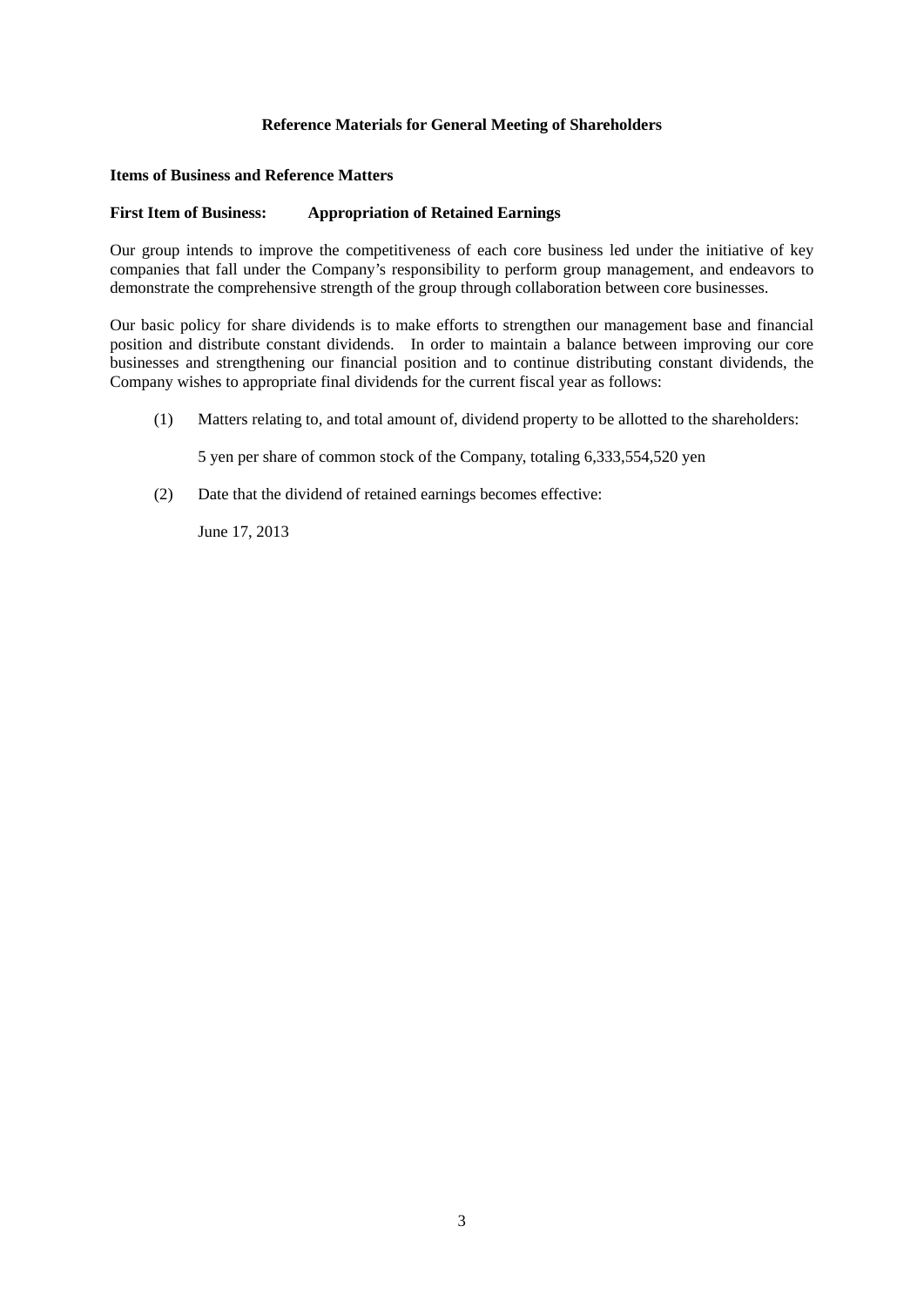## **Second Item of Business: Appointment of fourteen (14) Directors**

Because the terms of office of all thirteen (13) Directors expire at the close of this General Meeting of Shareholders, the Company requests the appointment of fourteen (14) Directors.

The candidates for the positions of Director are as follows:

|                  | Name                    |                                                                                                                                       |                                                                   |  |  |
|------------------|-------------------------|---------------------------------------------------------------------------------------------------------------------------------------|-------------------------------------------------------------------|--|--|
| N <sub>0</sub> . | (Date of Birth)         | Summary of Career and                                                                                                                 |                                                                   |  |  |
|                  | Number of Shares of the | Important Positions of Other Organizations Concurrently Held                                                                          |                                                                   |  |  |
|                  | Company Owned           |                                                                                                                                       |                                                                   |  |  |
|                  |                         | Apr. 1973                                                                                                                             | Joined Hankyu Corporation                                         |  |  |
|                  |                         | Jun. 2000                                                                                                                             | Director of Hankyu Corporation                                    |  |  |
|                  |                         | Jun. 2002                                                                                                                             | Managing Director of Hankyu Corporation                           |  |  |
|                  |                         | Jun. 2003                                                                                                                             | President and Representative Director of Hankyu Corporation (to   |  |  |
|                  | Kazuo Sumi              |                                                                                                                                       | present)                                                          |  |  |
|                  | (Apr. 19, 1949)         | Apr. 2005                                                                                                                             | President and Representative Director of Hankyu Holdings, Inc.    |  |  |
| $\mathbf{1}$     |                         | Oct. 2006                                                                                                                             | President and Representative Director of the Company (to present) |  |  |
|                  | 176,200 shares          | Important positions of other organizations concurrently held                                                                          |                                                                   |  |  |
|                  |                         | President and Representative Director, Hankyu Corporation                                                                             |                                                                   |  |  |
|                  |                         |                                                                                                                                       | Director, HANKYU TRAVEL INTERNATIONAL CO., LTD.                   |  |  |
|                  |                         |                                                                                                                                       | Director, HANKYU HANSHIN EXPRESS Co., Ltd.                        |  |  |
|                  |                         |                                                                                                                                       | Director, Hankyu Hanshin Hotels Co., Ltd.                         |  |  |
|                  |                         | Apr. 1970                                                                                                                             | Joined HANSHIN ELECTRIC RAILWAY CO., LTD.                         |  |  |
|                  |                         | Jun. 2002                                                                                                                             | Director of HANSHIN ELECTRIC RAILWAY CO., LTD.                    |  |  |
|                  |                         | Jun. 2005                                                                                                                             | Managing Director of HANSHIN ELECTRIC RAILWAY CO.,                |  |  |
|                  |                         |                                                                                                                                       | LTD.                                                              |  |  |
|                  |                         | Jun. 2006                                                                                                                             | President and Representative Director of HANSHIN ELECTRIC         |  |  |
|                  | Shinya Sakai            |                                                                                                                                       | RAILWAY CO., LTD.                                                 |  |  |
| $\overline{2}$   | (Feb. 9, 1948)          | Oct. 2006                                                                                                                             | Representative Director of the Company (to present)               |  |  |
|                  | 68,260 shares           | Apr. 2011                                                                                                                             | Chairman and Representative Director of HANSHIN ELECTRIC          |  |  |
|                  |                         |                                                                                                                                       | RAILWAY CO., LTD. (to present)                                    |  |  |
|                  |                         | Important positions of other organizations concurrently held                                                                          |                                                                   |  |  |
|                  |                         | Chairman and Representative Director, HANSHIN ELECTRIC RAILWAY CO.,                                                                   |                                                                   |  |  |
|                  |                         | LTD.                                                                                                                                  |                                                                   |  |  |
|                  |                         | Chairman and Representative Director, Hanshin Tigers Baseball Club, Ltd.                                                              |                                                                   |  |  |
|                  |                         | Mar. 1957                                                                                                                             | Joined DAIKIN INDUSTRIES, LTD.                                    |  |  |
|                  |                         | Jun. 1994                                                                                                                             | President and Representative Director of DAIKIN INDUSTRIES,       |  |  |
|                  |                         |                                                                                                                                       | LTD.                                                              |  |  |
|                  | Noriyuki Inoue          | Jun. 2002                                                                                                                             | Chairman and Representative Director and CEO of DAIKIN            |  |  |
|                  | (Mar. 17, 1935)         |                                                                                                                                       | INDUSTRIES, LTD. (to present)                                     |  |  |
| 3                |                         | Jun. 2003                                                                                                                             | Director of Hankyu Corporation                                    |  |  |
|                  | 28,000 shares           | Apr. 2005                                                                                                                             | Director of Hankyu Holdings, Inc.                                 |  |  |
|                  |                         | Oct. 2006                                                                                                                             | Director of the Company (to present)                              |  |  |
|                  |                         | Important positions of other organizations concurrently held<br>Chairman and Representative Director and CEO, DAIKIN INDUSTRIES, LTD. |                                                                   |  |  |
|                  |                         |                                                                                                                                       |                                                                   |  |  |

(Persons with \* are new candidates)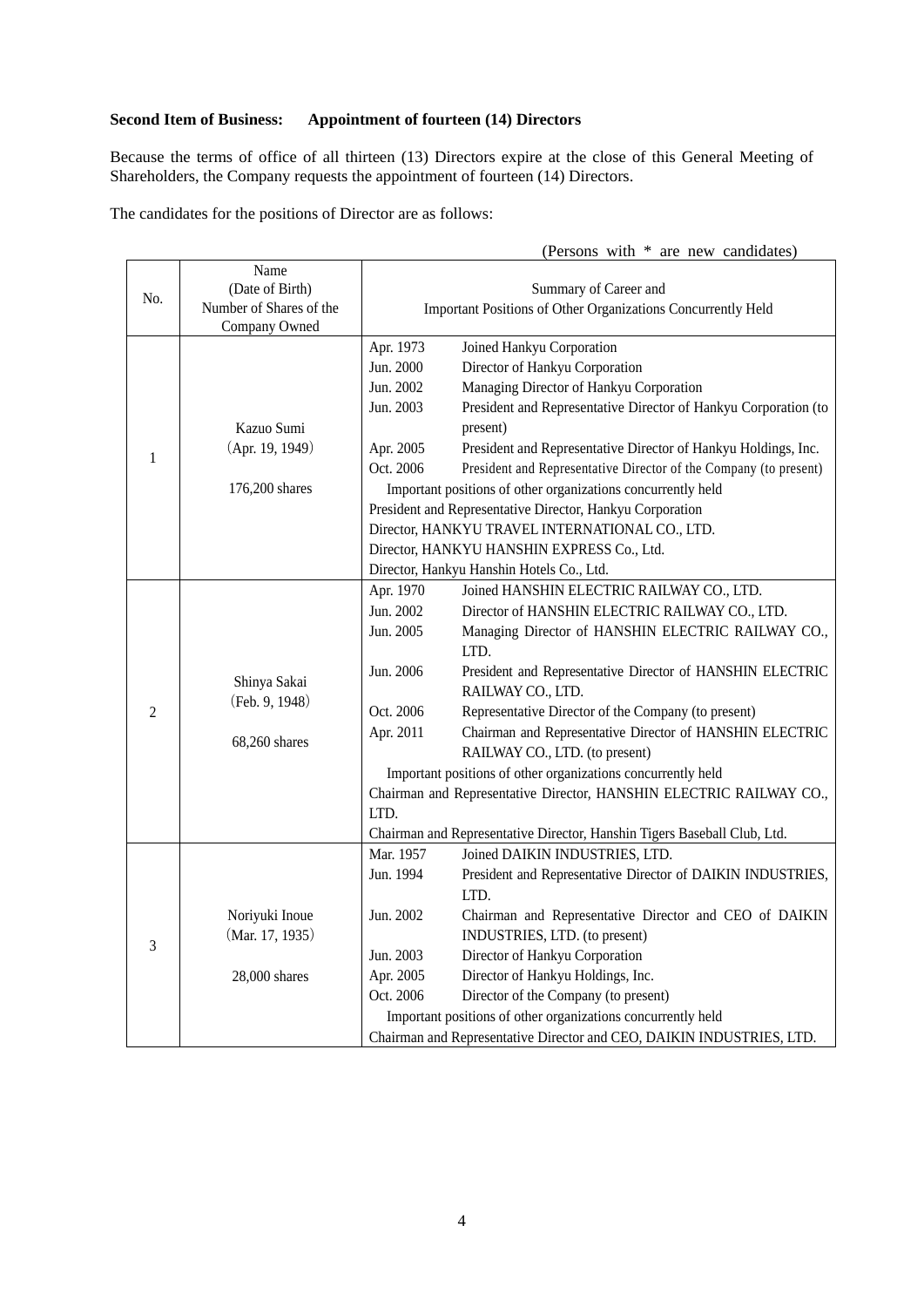| No. | Name<br>(Date of Birth)<br>Number of Shares of the<br>Company Owned | Summary of Career and<br>Important Positions of Other Organizations Concurrently Held                                                                                                                                                                                                                                    |                                                                                                                                                                                                                                                                                                                                                                                                                                                                                                                                                                                    |
|-----|---------------------------------------------------------------------|--------------------------------------------------------------------------------------------------------------------------------------------------------------------------------------------------------------------------------------------------------------------------------------------------------------------------|------------------------------------------------------------------------------------------------------------------------------------------------------------------------------------------------------------------------------------------------------------------------------------------------------------------------------------------------------------------------------------------------------------------------------------------------------------------------------------------------------------------------------------------------------------------------------------|
| 4   | Shosuke Mori<br>(Aug. 6, 1940)<br>24,000 shares                     | Apr. 1963<br>Jun. 2005<br>Power Company, Incorporated<br>Jun. 2010<br>Jun. 2010<br>Important positions of other organizations concurrently held<br>Incorporated                                                                                                                                                          | Joined The Kansai Electric Power Company, Incorporated<br>President and Representative Director of The Kansai Electric<br>Director of the Company (to present)<br>Chairman and Representative Director of The Kansai Electric<br>Power Company, Incorporated (to present)<br>Chairman and Representative Director, The Kansai Electric Power Company,                                                                                                                                                                                                                              |
| 5   | Isao Matsuoka<br>(Dec. 18, 1934)<br>114,386 shares                  | Apr. 1957<br>Joined TOHO CO., LTD.<br>May 1977<br>Jun. 1985<br>Director of Hankyu Corporation<br>May 1995<br>Apr. 2005<br>Director of Hankyu Holdings, Inc.<br>Oct. 2006<br><b>May 2009</b><br>Important positions of other organizations concurrently held<br>Honorary Chairman, TOHO CO., LTD.                         | President and Representative Director of TOHO CO., LTD.<br>Chairman and Representative Director of TOHO CO., LTD.<br>Director of the Company (to present)<br>Honorary Chairman of TOHO CO., LTD. (to present)                                                                                                                                                                                                                                                                                                                                                                      |
| 6   | Shunichi Sugioka<br>(Apr. 1, 1940)<br>54,000 shares                 | Apr. 1964<br>Jun. 2000<br>Stores, Inc.<br>Jun. 2000<br>Director of Hankyu Corporation<br>Apr. 2005<br>Stores, Inc.<br>Director of Hankyu Holdings, Inc.<br>Apr. 2005<br>Oct. 2006<br>Oct. 2007<br>Oct. 2008<br>Important positions of other organizations concurrently held<br>Director, Hankyu Hanshin Hotels Co., Ltd. | Joined Hankyu Department Stores, Inc.<br>President and Representative Director of Hankyu Department<br>Chairman and Representative Director of Hankyu Department<br>Director of the Company (to present)<br>Chairman and Representative Director and CEO of $H_2O$<br>RETAILING CORPORATION (to present)<br>Chairman and Representative Director of Hankyu Hanshin<br>Department Stores, Inc. (to present)<br>Chairman and Representative Director and CEO, H <sub>2</sub> O RETAILING CORPORATION<br>Chairman and Representative Director, Hankyu Hanshin Department Stores, Inc. |
| 7   | Takaoki Fujiwara<br>(Feb. 23, 1952)<br>42,600 shares                | Apr. 1975<br>Jun. 2005<br>Jun. 2007<br>Apr. 2011<br>RAILWAY CO., LTD. (to present)<br>Jun. 2011<br>Important positions of other organizations concurrently held<br>LTD.                                                                                                                                                  | Joined HANSHIN ELECTRIC RAILWAY CO., LTD.<br>Director of HANSHIN ELECTRIC RAILWAY CO., LTD.<br>Managing Director of HANSHIN ELECTRIC RAILWAY CO., LTD.<br>President and Representative Director of HANSHIN ELECTRIC<br>Director of the Company (to present)<br>President and Representative Director, HANSHIN ELECTRIC RAILWAY CO.,                                                                                                                                                                                                                                                |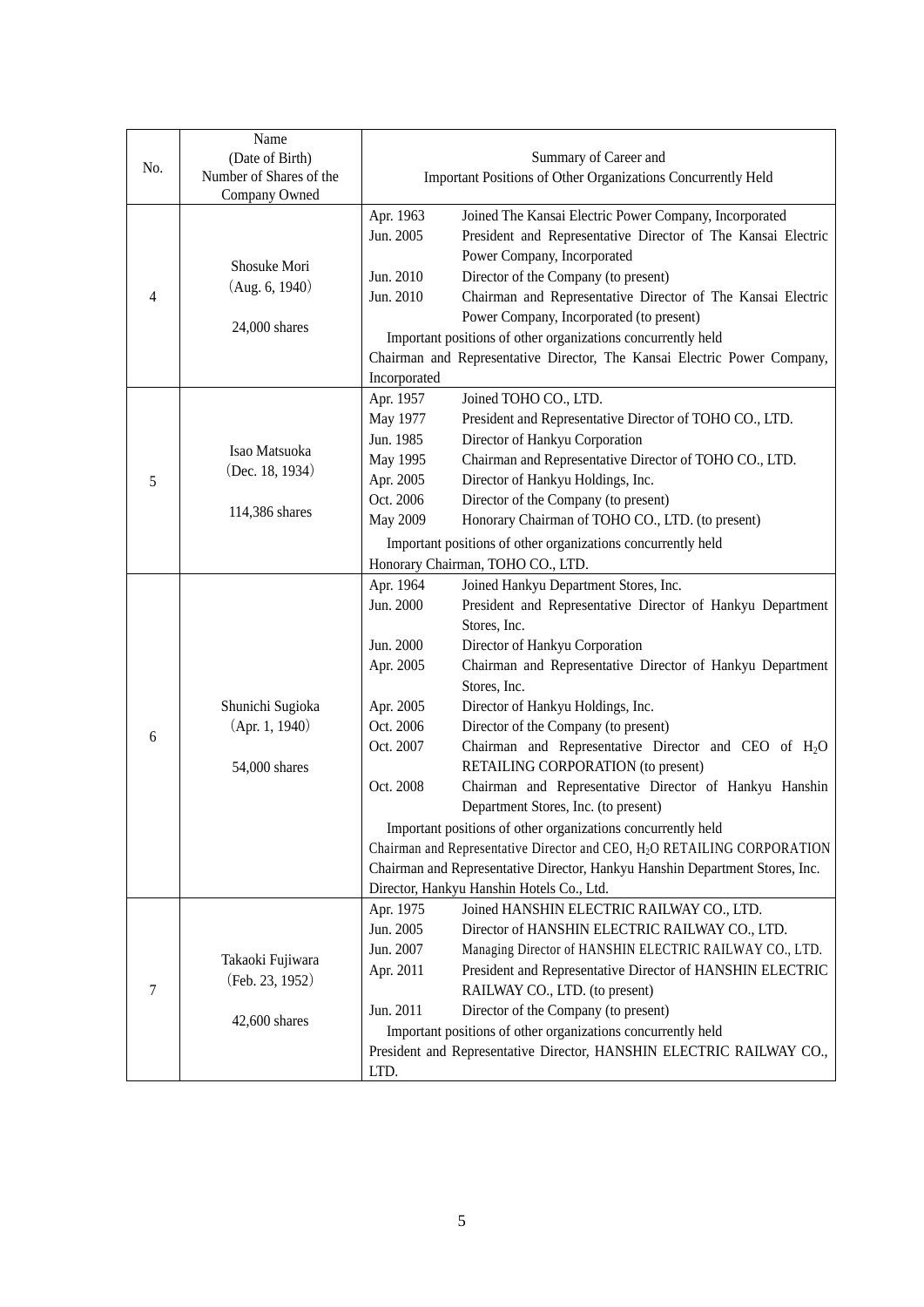| No.                                          | Name<br>(Date of Birth)                  | Summary of Career and                                                     |                                                                                                         |  |
|----------------------------------------------|------------------------------------------|---------------------------------------------------------------------------|---------------------------------------------------------------------------------------------------------|--|
|                                              | Number of Shares of the<br>Company Owned | Important Positions of Other Organizations Concurrently Held              |                                                                                                         |  |
|                                              |                                          | Apr. 1980                                                                 | Joined Hankyu Corporation                                                                               |  |
|                                              |                                          | Apr. 2007                                                                 | Director of Hankyu Corporation                                                                          |  |
|                                              | Hiroshi Desaki                           | Apr. 2011                                                                 | Managing Director of Hankyu Corporation                                                                 |  |
| 8                                            | (Feb. 27, 1958)                          | Apr. 2012                                                                 | President and Representative Director of Hankyu Hanshin Hotels<br>Co., Ltd. (to present)                |  |
|                                              | 48,000 shares                            | Jun. 2012                                                                 | Director of the Company (to present)                                                                    |  |
|                                              |                                          |                                                                           | Important positions of other organizations concurrently held                                            |  |
|                                              |                                          | President and Representative Director, Hankyu Hanshin Hotels Co., Ltd.    |                                                                                                         |  |
|                                              |                                          | Apr. 1977                                                                 | Joined HANSHIN ELECTRIC RAILWAY CO., LTD.                                                               |  |
|                                              |                                          | Jun. 2007                                                                 | President and Representative Director of Hanshin Tigers Baseball                                        |  |
|                                              | Nobuo Minami                             |                                                                           | Club, Ltd. (to present)                                                                                 |  |
|                                              | (Dec. 7, 1954)                           | Jun. 2008                                                                 | Director of the Company (to present)                                                                    |  |
| 9                                            |                                          | Jun. 2008                                                                 | Director of HANSHIN ELECTRIC RAILWAY CO., LTD. (to                                                      |  |
|                                              | 46,000 shares                            |                                                                           | present)                                                                                                |  |
|                                              |                                          |                                                                           | Important positions of other organizations concurrently held                                            |  |
|                                              |                                          | President and Representative Director, Hanshin Tigers Baseball Club, Ltd. |                                                                                                         |  |
|                                              |                                          |                                                                           | Director, HANSHIN ELECTRIC RAILWAY CO., LTD.                                                            |  |
|                                              |                                          | Apr. 1981                                                                 | Joined Hankyu Corporation                                                                               |  |
|                                              |                                          | Jun. 2005                                                                 | Director of Hankyu Corporation                                                                          |  |
|                                              |                                          | Jun. 2006                                                                 | Director of Hankyu Holdings, Inc.                                                                       |  |
|                                              | Mitsuo Nozaki                            | Oct. 2006                                                                 | Director of the Company                                                                                 |  |
|                                              | (Apr. 8, 1958)                           | Apr. 2007                                                                 | Managing Director of Hankyu Corporation                                                                 |  |
| 10                                           |                                          | Apr. 2013                                                                 | Senior Managing Director of Hankyu Corporation (to present)                                             |  |
|                                              | 79,000 shares                            | Apr. 2013                                                                 | Director of the Company, overseeing Personnel and General                                               |  |
|                                              |                                          |                                                                           | Affairs Division and General Manager, Personnel and General                                             |  |
|                                              |                                          | Affairs Division(to present)                                              |                                                                                                         |  |
|                                              |                                          | Important positions of other organizations concurrently held              |                                                                                                         |  |
| Senior Managing Director, Hankyu Corporation |                                          |                                                                           |                                                                                                         |  |
|                                              |                                          | Apr. 1981                                                                 | Joined HANSHIN ELECTRIC RAILWAY CO., LTD.                                                               |  |
|                                              |                                          | Jun. 2006                                                                 | Director of HANSHIN ELECTRIC RAILWAY CO., LTD.                                                          |  |
|                                              | Masao Shin                               | Oct. 2006                                                                 | Director of the Company                                                                                 |  |
|                                              |                                          | Apr. 2008                                                                 | Managing Director of HANSHIN ELECTRIC RAILWAY CO., LTD.                                                 |  |
| 11                                           | (May 22, 1957)                           |                                                                           | (to present)                                                                                            |  |
|                                              | 47,800 shares                            | Apr. 2013                                                                 | Director of the Company, overseeing Group Planning Division<br>(Group Management Planning) (to present) |  |
|                                              |                                          | Important positions of other organizations concurrently held              |                                                                                                         |  |
|                                              |                                          | Managing Director, HANSHIN ELECTRIC RAILWAY CO., LTD.                     |                                                                                                         |  |
|                                              |                                          | Audit & Supervisory Board Member, Hankyu Hanshin Hotels Co., Ltd.         |                                                                                                         |  |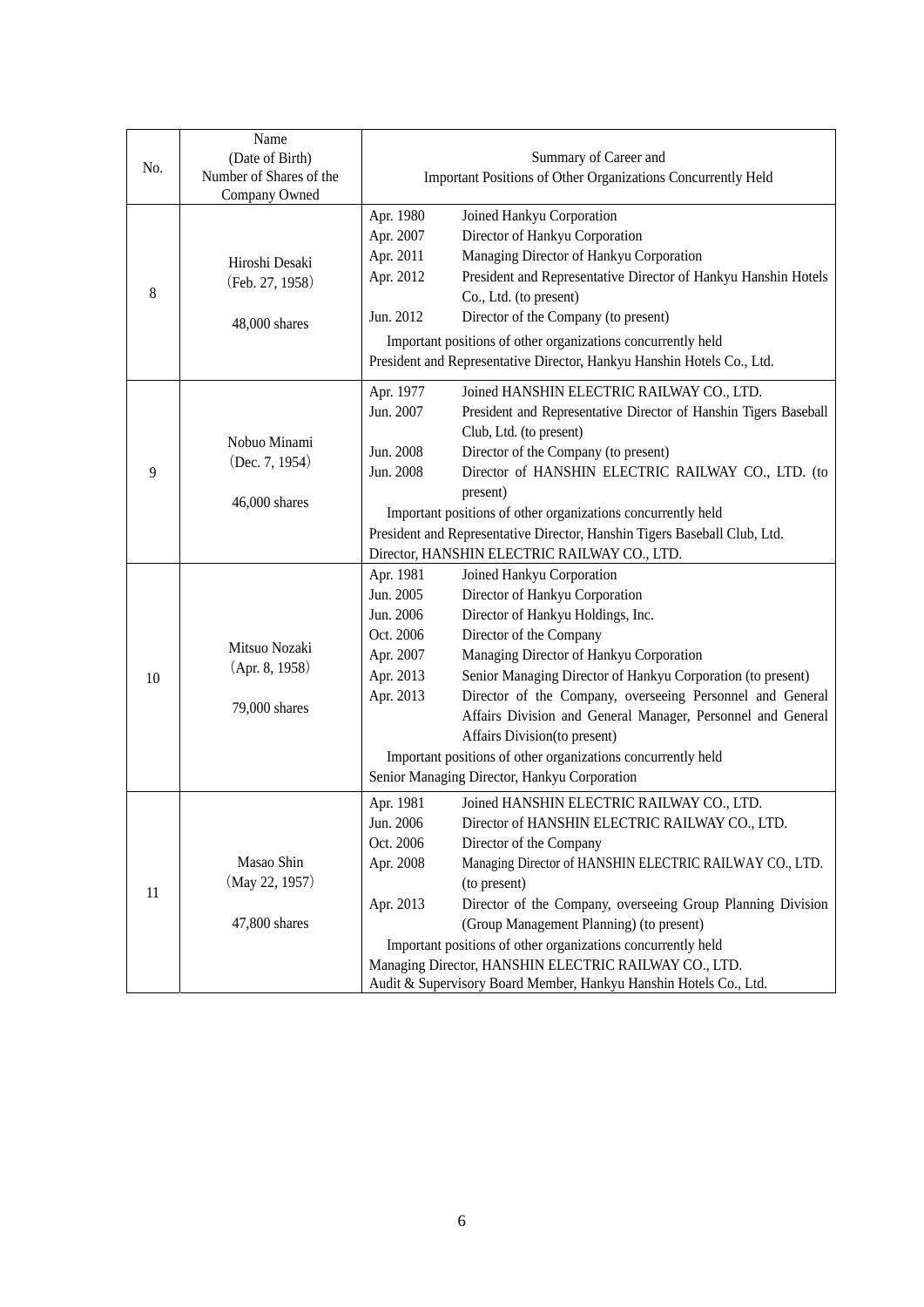| No. | Name<br>(Date of Birth)<br>Number of Shares of the<br>Company Owned |                                                                    | Summary of Career and<br>Important Positions of Other Organizations Concurrently Held |  |  |
|-----|---------------------------------------------------------------------|--------------------------------------------------------------------|---------------------------------------------------------------------------------------|--|--|
|     |                                                                     | Apr. 1983                                                          | Joined Hankyu Corporation                                                             |  |  |
|     |                                                                     | Apr. 2007                                                          | Director of Hankyu Corporation                                                        |  |  |
|     |                                                                     | Apr. 2009                                                          | Managing Director of Hankyu Corporation                                               |  |  |
|     | Tsuneo Wakabayashi                                                  | Jun. 2011                                                          | Director of the Company                                                               |  |  |
| 12  | (Apr. 29, 1959)                                                     | Apr. 2013                                                          | Senior Managing Director of Hankyu Corporation (to present)                           |  |  |
|     |                                                                     | Apr. 2013                                                          | Director of the Company, overseeing Group Planning Division                           |  |  |
|     | 68,000 shares                                                       |                                                                    | (Group Business Planning) (to present)                                                |  |  |
|     |                                                                     |                                                                    | Important positions of other organizations concurrently held                          |  |  |
|     |                                                                     | Senior Managing Director, Hankyu Corporation                       |                                                                                       |  |  |
|     |                                                                     |                                                                    | Audit & Supervisory Board Member, HANKYU HANSHIN EXPRESS Co., Ltd.                    |  |  |
|     |                                                                     | Apr. 1971                                                          | Joined HANKYU TRAVEL INTERNATIONAL CO., LTD.                                          |  |  |
|     |                                                                     | Jun. 2000                                                          | Director of HANKYU TRAVEL INTERNATIONAL CO., LTD.                                     |  |  |
|     |                                                                     | Apr. 2008                                                          | Executive Vice President and Representative Director of                               |  |  |
|     | Ichiro Namai*                                                       |                                                                    | HANKYU TRAVEL INTERNATIONAL CO., LTD.                                                 |  |  |
| 13  | (Oct. 29, 1947)                                                     | Apr. 2010                                                          | President and Representative Director of HANKYU TRAVEL                                |  |  |
|     |                                                                     |                                                                    | INTERNATIONAL CO., LTD. (to present)                                                  |  |  |
|     | 19,000 shares                                                       |                                                                    | Important positions of other organizations concurrently held                          |  |  |
|     |                                                                     | President and Representative Director, HANKYU TRAVEL INTERNATIONAL |                                                                                       |  |  |
|     |                                                                     | CO., LTD.                                                          |                                                                                       |  |  |
|     |                                                                     | Audit & Supervisory Board Member, Hankyu Hanshin Hotels Co., Ltd.  |                                                                                       |  |  |
|     |                                                                     | Apr. 1974                                                          | Joined HANKYU TRAVEL INTERNATIONAL CO., LTD.                                          |  |  |
|     |                                                                     | Jun. 2005                                                          | Director of HANKYU TRAVEL INTERNATIONAL CO., LTD.                                     |  |  |
|     | Seisaku Okafuji*                                                    | Apr. 2008                                                          | Director of Hankyu Express International Co., Ltd.                                    |  |  |
|     | (Nov. 19, 1950)                                                     | Oct. 2009                                                          | Director of HANKYU HANSHIN EXPRESS Co., Ltd.                                          |  |  |
| 14  |                                                                     | Apr. 2010                                                          | President and Representative Director of HANKYU HANSHIN                               |  |  |
|     | 14,000 shares                                                       |                                                                    | EXPRESS Co., Ltd. (to present)                                                        |  |  |
|     |                                                                     | Important positions of other organizations concurrently held       |                                                                                       |  |  |
|     |                                                                     |                                                                    | President and Representative Director, HANKYU HANSHIN EXPRESS Co.,                    |  |  |
|     |                                                                     | Ltd.                                                               |                                                                                       |  |  |

(Notes)

- 1. Candidates for the positions of Director have no special interest in the Company.
- 2. Mr. Noriyuki Inoue and Mr. Shosuke Mori are candidates for the positions of Outside Director.
- 3. The Company has filed with the securities exchanges on which its shares are listed a report on independent officers, detailing that Mr. Noriyuki Inoue and Mr. Shosuke Mori are independent officers. Mr. Noriyuki Inoue and Mr. Shosuke Mori have satisfied the requirements for independence prescribed by the securities exchanges.
- 4. The reason to appoint Mr. Noriyuki Inoue and Mr. Shosuke Mori, respectively, is as follows:
	- (1) Mr. Noriyuki Inoue: Because he has held the position of representative director of Daikin Industries, Ltd. for a long time and as vice-chairman of Kansai Economic Federation, he is expected to express opinions using his abundant experience and from the perspective of a business leader.

 His term of office from the appointment as Outside Director of the Company to the close of this General Meeting of Shareholders is ten (10) years.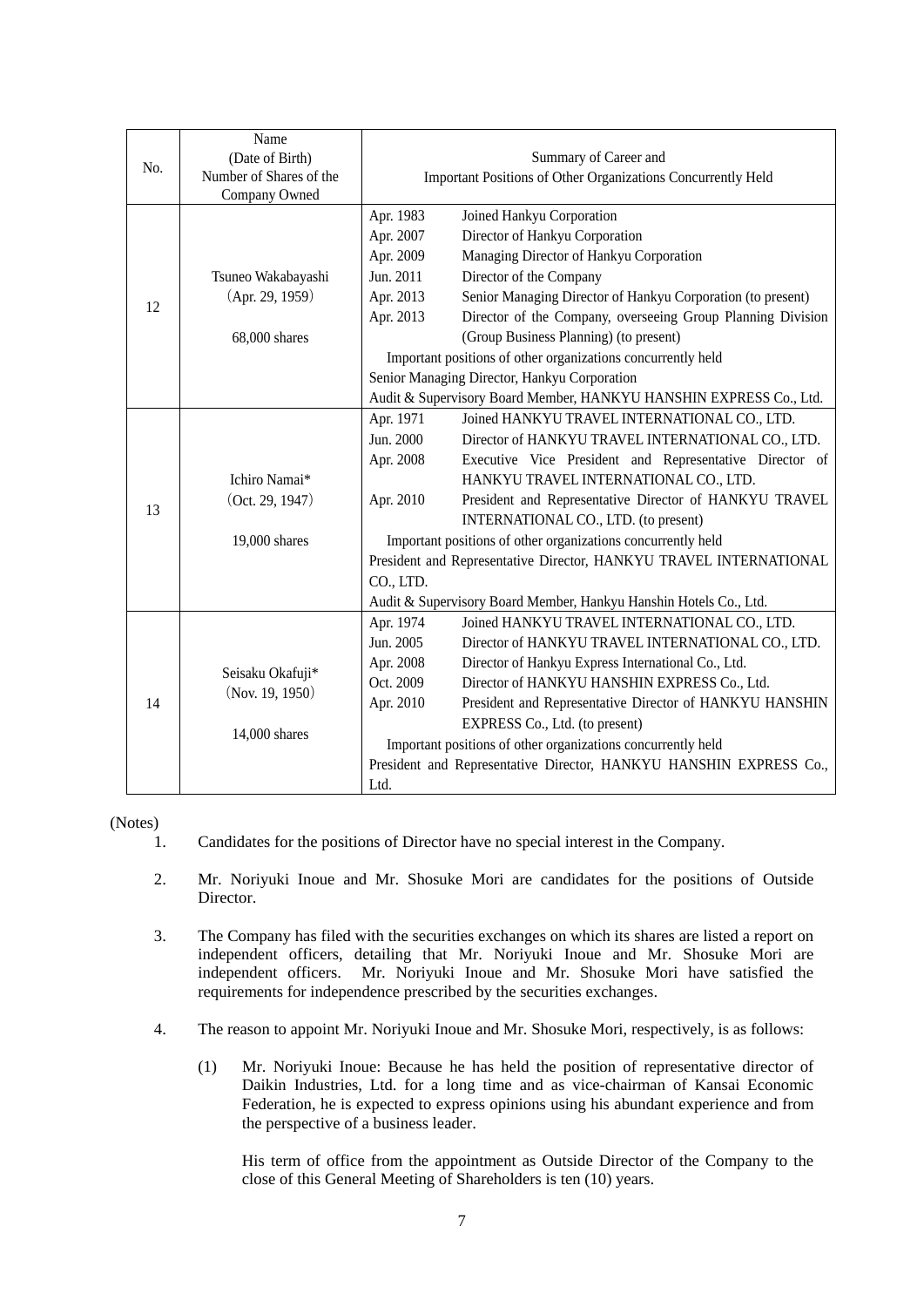It is noted that it was discovered in April 2009 that some departments and some subsidiaries of DAIKIN INDUSTRIES, LTD., at which Mr. Inoue held the position of representative director, carried out inappropriate accounting processes.

(2) Mr. Shosuke Mori: Because he has long held the position of representative director of The Kansai Electric Power Company, Incorporated, which carries out business expected to benefit the public as our group does, and of chairman of Kansai Economic Federation, Mr. Mori is expected to express opinions using his abundant managerial experience, and from the perspective of a business leader and with understanding of corporate social responsibility.

His term of office from the appointment as Outside Director of the Company to the close of this General Meeting of Shareholders is three (3) years.

It is noted that in August 2008, the Japan Fair Trade Commission issued a cease and desist order to ANA Holdings Inc. (formerly All Nippon Airways Co., Ltd.) ("ANA"), where Mr. Mori held the position of director, because ANA had breached the Act against Unjustifiable Premiums and Misleading Representations in respect of its newspaper advertisement for the introduction of its new service (which was considered a representation by which the quality, standard or any other matter relating to the substance of goods or services are shown to be much better than the actual goods or services offered, whereby customers are unjustly enticed and fair competition is impeded). With respect to this matter, Mr. Mori proposed renewed preventative measures at the meeting of the board of directors of ANA, from such perspectives as respect for customers and the importance of building confidence.

In addition, ANA entered into a plea bargain with the U.S. Department of Justice regarding an alleged price coordination for air passenger transportation and air cargo in October 2010. ANA was also ordered to pay surcharge by the Korea Fair Trade Commission for an alleged violation of the Fair Trade Act of Korea in relation to air cargo in November 2010. With respect to this matter, Mr. Mori proposed renewed preventative measures looking to the importance of social responsibility, the strengthening of the compliance system and other such concerns at the meeting of the board of directors of ANA.

- 5. The Company has entered into individual contracts with Messrs. Noriyuki Inoue and Shosuke Mori, pursuant to the provisions of Article 427, Paragraph 1 of the Companies Act and Article 28 of the Articles of Incorporation of the Company to the effect that their respective liability for damages under Article 423, Paragraph 1 of the Companies Act shall be limited to the amount specified by laws and ordinances.
- 6. Hankyu Corporation carried out corporate division on April 1, 2005, whereby Hankyu Corporation transferred its railway business and all other businesses to Hankyu Railway Business Succession Co., Ltd. (its trade name was changed to Hankyu Corporation on April 1, 2005), and changed its trade name to Hankyu Holdings, Inc. at the same time.
- 7. Hankyu Holdings, Inc. changed its trade name to Hankyu Hanshin Holdings, Inc. on October 1, 2006 upon the business integration with HANSHIN ELECTRIC RAILWAY CO., LTD.
- 8. Hankyu Travel International Co., Ltd. carried out corporate division on April 1, 2008, whereby Hankyu Travel International Co., Ltd. transferred its travel business to Hankyu Travel International Travel Business Succession Co., Ltd. (its trade name was changed to Hankyu Travel International Co., Ltd. on April 1, 2008) and its international transportation business to Hankyu Express Co., Ltd., and changed its trade name to HANKYU HANSHIN EXPRESS HOLDINGS CORPORATION at the same time.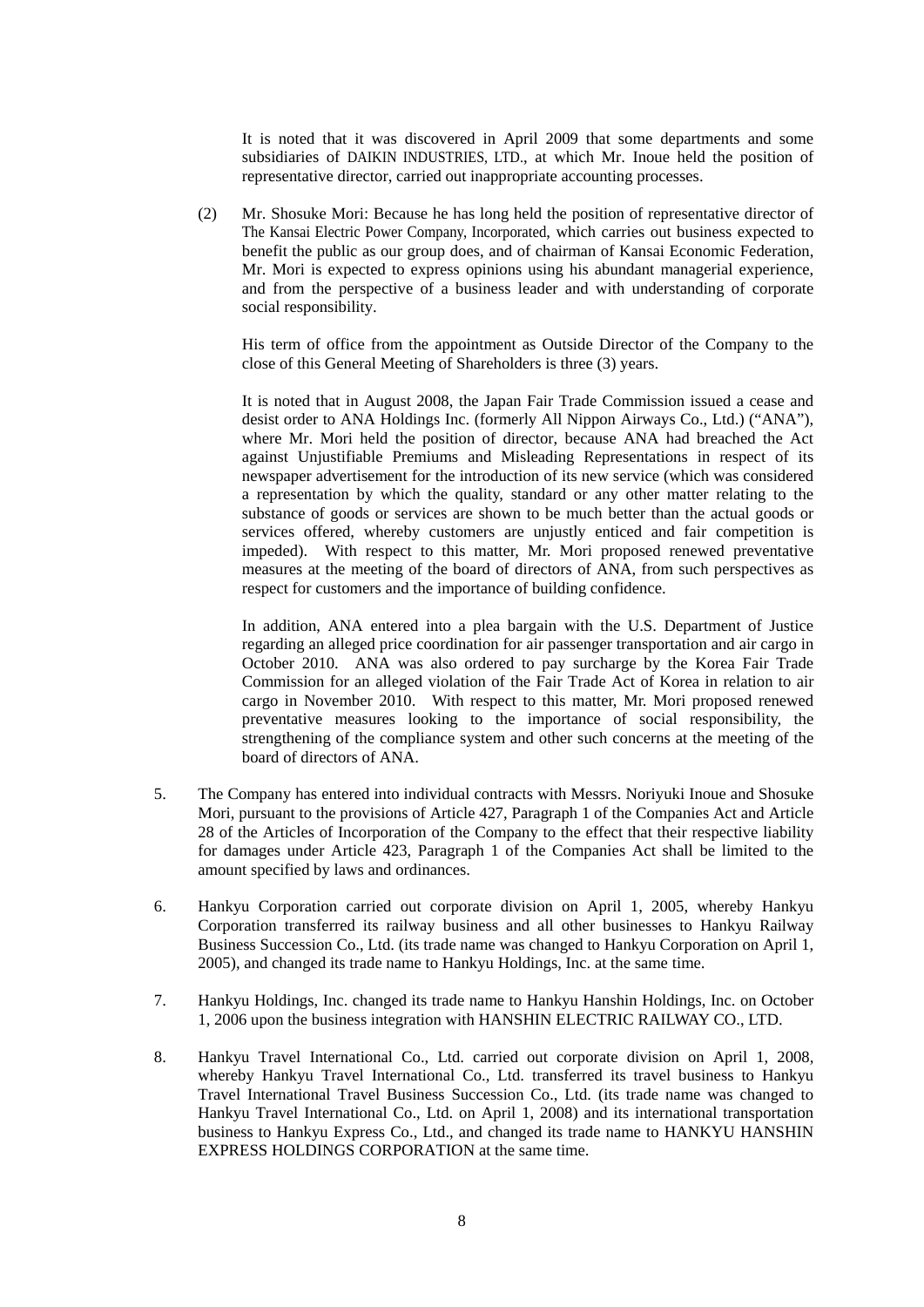- 9. Hankyu Express International Co., Ltd. merged with Hanshin Air Cargo Co., Ltd. on October 1, 2009, and Hanshin Air Cargo Co., Ltd. changed its trade name to HANKYU HANSHIN EXPRESS Co., Ltd. on October 1, 2009.
- 10. HANKYU HANSHIN EXPRESS HOLDINGS CORPORATION merged with HANKYU HANSHIN EXPRESS Co., Ltd. on April 1, 2013, and was dissolved.
- 11. Hankyu Department Stores, Inc. carried out corporate division on October 1, 2007, whereby Hankyu Department Stores, Inc. transferred its department store business to the newly established Hankyu Department Stores, Inc., and changed its trade name to  $H_2O$  RETAILING CORPORATION at the same time. In addition, the newly established Hankyu Department Stores, Inc., merged with Hanshin Department Stores, Inc., on October 1, 2008, and changed its trade name to Hankyu Hanshin Department Stores, Inc.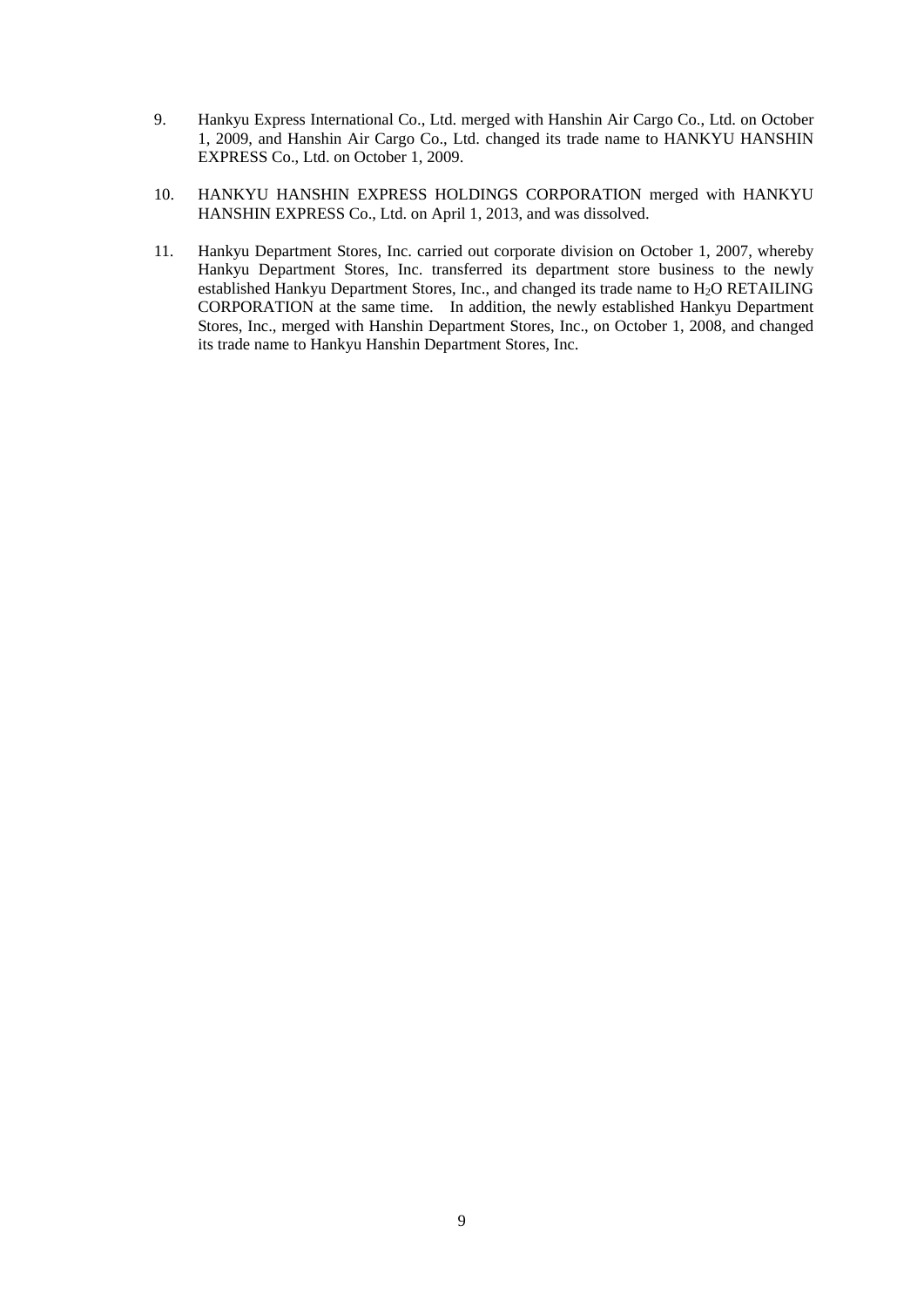# **Third Item of Business: Appointment of two (2) Audit & Supervisory Board Members**

Because the term of office of two Audit & Supervisory Board Members, Chikashi Suehara and Takaharu Dohi, expires at the close of this General Meeting of Shareholders, the Company requests the appointment of two (2) Audit & Supervisory Board Members.

Prior approval of the Audit & Supervisory Board has been obtained for proposal of this item of business.

The candidates for the positions of Audit & Supervisory Board Member are as follows:

|                |                                                                     | $(1 \text{ coson with } 15 \text{ sec}$ candidate,                                                                                                                                                                                                                                                                                                                                                                                                                                                                                                                                                              |
|----------------|---------------------------------------------------------------------|-----------------------------------------------------------------------------------------------------------------------------------------------------------------------------------------------------------------------------------------------------------------------------------------------------------------------------------------------------------------------------------------------------------------------------------------------------------------------------------------------------------------------------------------------------------------------------------------------------------------|
| No.            | Name<br>(Date of Birth)<br>Number of Shares of the<br>Company Owned | Summary of Career and<br>Important Positions of Other Organizations Concurrently Held                                                                                                                                                                                                                                                                                                                                                                                                                                                                                                                           |
| 1              | Takaharu Dohi<br>(July 12, 1933)<br>59,000 shares                   | Apr. 1958<br><b>Public Prosecutor</b><br>Jan. 1996<br><b>Public Prosecutor General</b><br>Jun. 1998<br>Retired from Prosecutor's office<br>Jul. 1998<br>Registered as an attorney-at-law (to present)<br>Jun. 2002<br>Audit & Supervisory Board Member of Hankyu Corporation (to<br>present)<br>Apr. 2005<br>Audit & Supervisory Board Member of Hankyu Holdings, Inc.<br>Oct. 2006<br>Audit & Supervisory Board Member of the Company (to present)<br>Important positions of other organizations concurrently held<br>Registered as an attorney-at-law<br>Audit & Supervisory Board Member, Hankyu Corporation |
| $\overline{c}$ | Masayoshi Ishibashi *<br>(Feb. 13 1956)<br>$17,400$ shares          | Joined HANSHIN ELECTRIC RAILWAY CO., LTD.<br>Apr. 1979<br>Jun. 2008<br>President and Representative Director of HANSHIN<br><b>CONTENTS LINK CORPORATION</b><br>Apr. 2013<br>Staff of Audit & Supervisory Board Member, HANSHIN<br>ELECTRIC RAILWAY CO., LTD.(to present)                                                                                                                                                                                                                                                                                                                                        |

(Person with \* is new candidate)

(Notes)

- 1. Candidates for the positions of Audit & Supervisory Board Member have no special interest in the Company.
- 2. Mr. Takaharu Dohi is a candidate for the position of Outside Audit & Supervisory Board Member, and the reason to appoint Mr. Takaharu Dohi is as follows:

 Because he has experience as prosecutor general, and currently plays an active role as an attorney-at-law, Mr. Dohi is expected to express opinions particularly from the perspective of securing compliance management.

 His term of office from the appointment as Outside Audit & Supervisory Board Member of the Company to the close of this General Meeting of Shareholders is eleven (11) years.

- 3. The Company has filed with the securities exchanges on which its shares are listed a report on independent officers, detailing that Mr. Takaharu Dohi is an independent officer. Mr. Takaharu Dohi has satisfied the requirements for independence prescribed by the securities exchanges.
- 4. The Company has entered into an individual contract with Mr. Takaharu Dohi, pursuant to the provisions of Article 427, Paragraph 1 of the Companies Act and Article 35 of the Articles of Incorporation of the Company to the effect that his liability for damages under Article 423, Paragraph 1 of the Companies Act shall be limited to the amount specified by laws and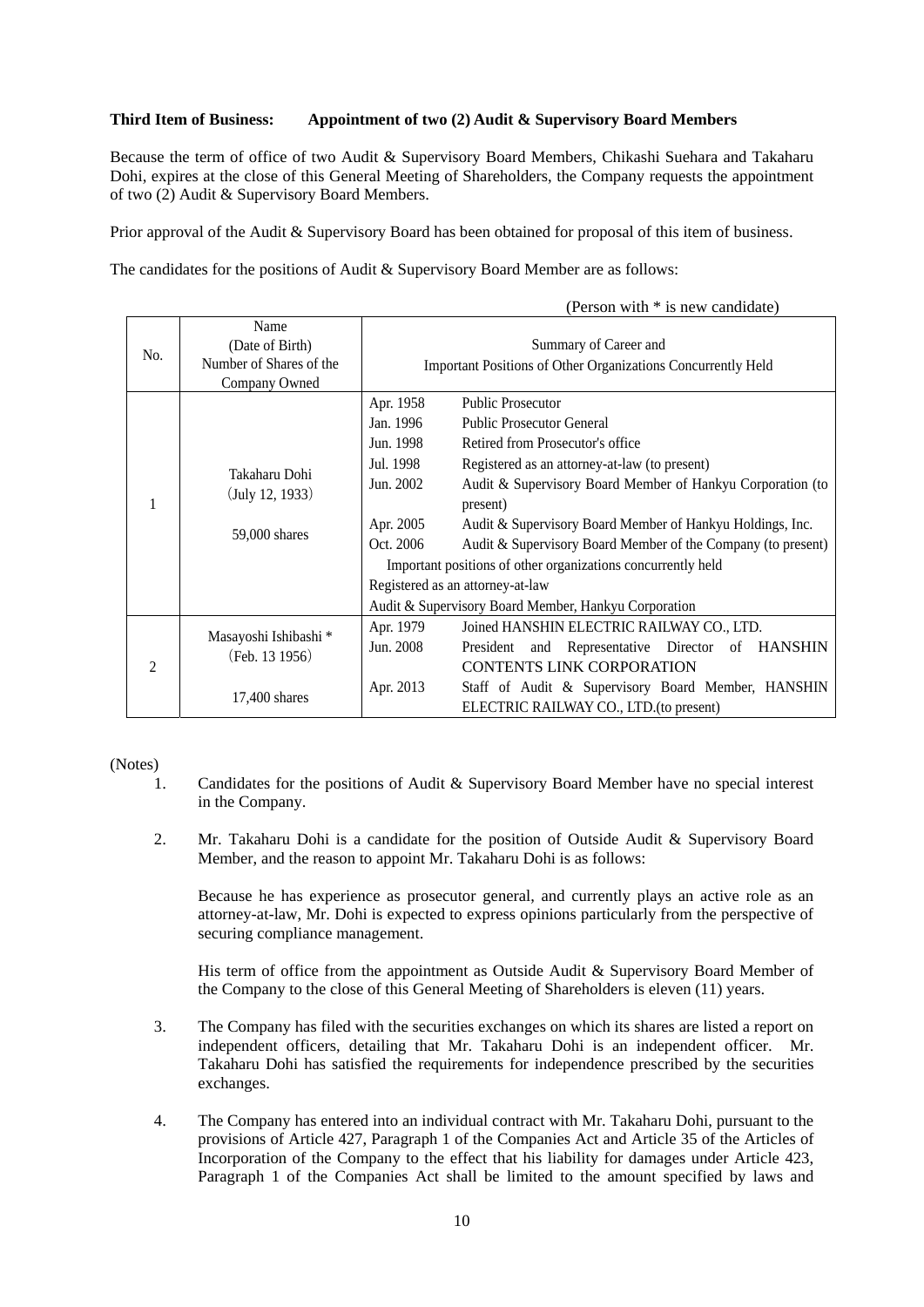ordinances.

- 5. Mr. Masayoshi Ishibashi has respectable knowledge and experience in finance and accounting.
- 6. Mr. Masayoshi Ishibashi will be appointed as standing audit  $\&$  supervisory board member of HANSHIN ELECTRIC RAILWAY CO., LTD. as of June 14, 2013.
- 7. Hankyu Corporation carried out corporate division on April 1, 2005, whereby Hankyu Corporation transferred its railway business and all other businesses to Hankyu Railway Business Succession Co., Ltd. (its trade name was changed to Hankyu Corporation on April 1, 2005), and changed its trade name to Hankyu Holdings, Inc. at the same time.
- 8. Hankyu Holdings, Inc. changed its trade name to Hankyu Hanshin Holdings, Inc. on October 1, 2006 upon the business integration with HANSHIN ELECTRIC RAILWAY CO., LTD.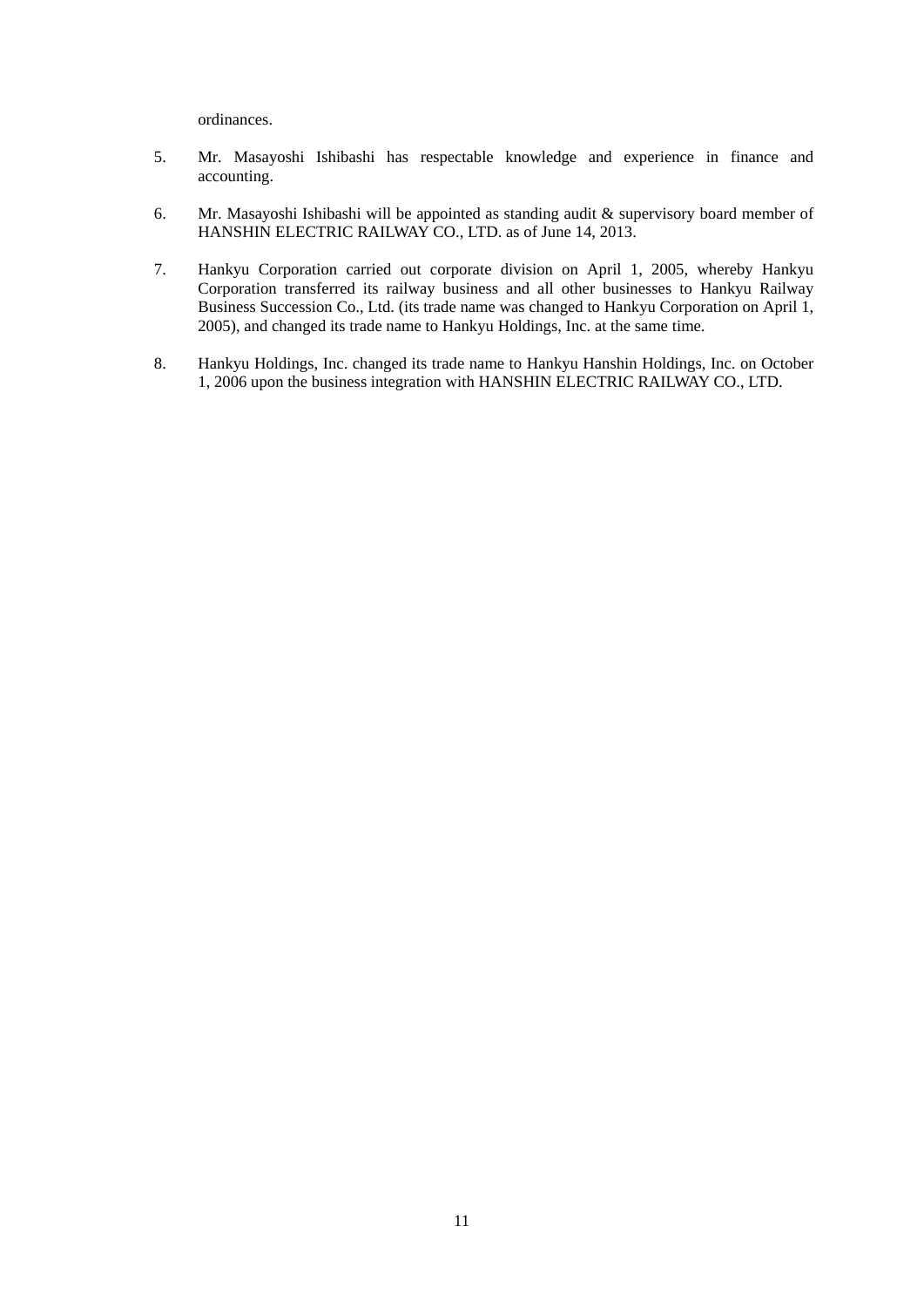## **Information on Exercise of Voting Rights**

### **1. Information on voting by mail**

- (i) When voting by mail, please indicate your approval or disapproval of the Items of Business on the enclosed voting form (\*), and return the completed form to the Company.
- (ii) The Company will accept votes by mail that arrive by the end of business hours  $(5:50 \text{ p.m.})$ on June 13, 2013 (Thursday), which is the day immediately prior to the date of the General Meeting of Shareholders.
- \* The voting form is only enclosed in Notices of Convocation of the Ordinary General Meeting of Shareholders sent to addresses in Japan.

### **2. Information on voting via the Internet**

When voting via the Internet, please be aware of the following matters before voting.

- (1) Voting website
	- (i) Voting via the Internet is available only by gaining access to the Company's designated voting website (http://www.evote.jp/) from a PC, a smartphone, or a mobile phone (i-mode, EZweb or Yahoo! Mobile). However, please note that you cannot vote via the Internet on the designated website between the hours of 2:00 a.m. and 5:00 a.m.
	- (ii) Please note that you may not be able to vote via PC or smartphone on the designated voting website depending on your Internet settings, such as firewalls or the like that are in place to regulate your Internet connection, anti-virus software that has been installed on your PC, or the use of a proxy server.
	- (iii) When voting via mobile phone, you must use one of the following services: i-mode, EZweb or Yahoo! Mobile. For security reasons, you cannot vote using mobile devices that cannot send encrypted information (SSL communications) or that cannot send information of the mobile phone used.
	- (iv) The Company will accept votes via the Internet received by the end of business hours (5:50 p.m.) on June 13, 2013 (Thursday), which is the day immediately prior to the date of the General Meeting of Shareholders. However, you are advised to vote early, and please contact the Help Desk described below if you have any questions.
- (2) Method for voting
	- (i) On the voting website (http://www.evote.jp/), please use the "login ID" and the "temporary password" stated in the voting form, and input your approval or disapproval in accordance with the instructions on the screen.
	- (ii) Please note that, in order to prevent unauthorized access to the designated website by third parties other than shareholders (persons impersonating shareholders) and to prevent the alteration of votes, if you wish to vote via the Internet, we request that you change your "temporary password" to a permanent password on the designated voting website.
	- (iii) We will provide a new "login ID" and "temporary password" each time a General Meeting of Shareholders is convened.
- (3) Costs associated with accessing the voting website